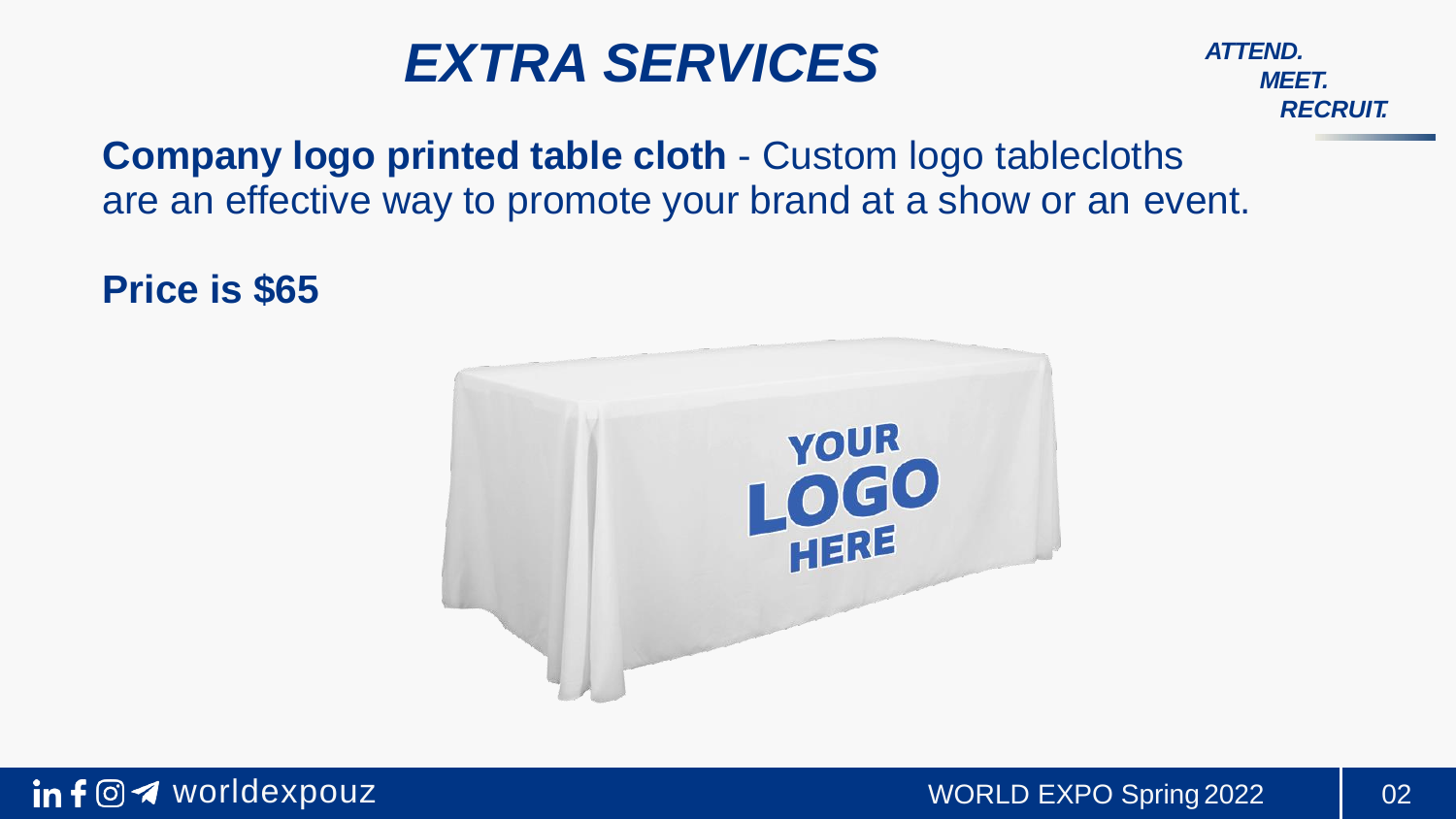*MEET. RECRUIT.*

**Roll-up** - 80x200 cm is a classic roll up, manufactured from sturdy aluminium. The system is robust and reliable.

**Price is \$65**

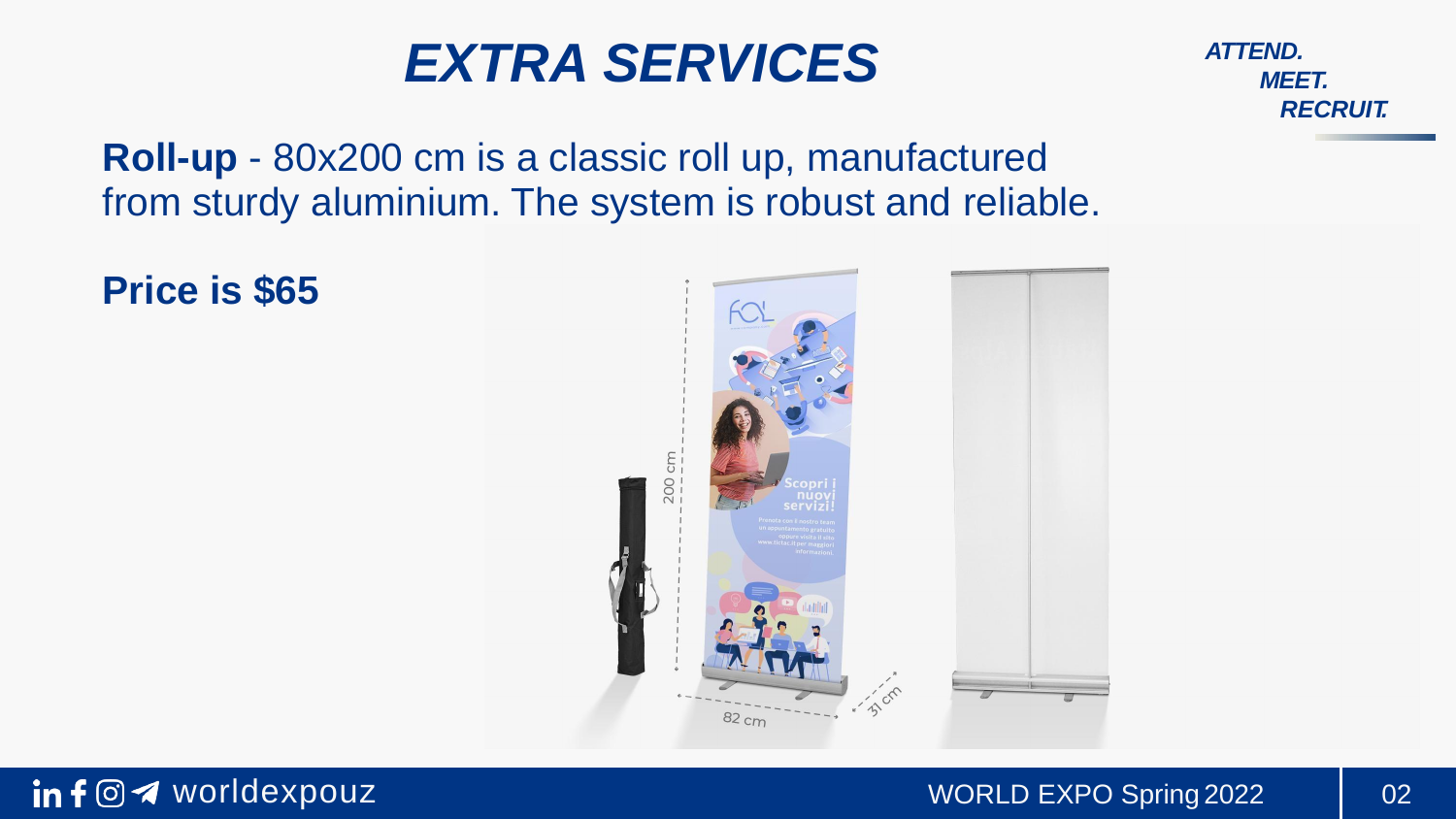**Leaflets** - 3000pc (21x10cm)

**Price: 45\$**



*MEET. RECRUIT.*

#### in f  $\odot$  4 worldexpouz and the set of the world EXPO Spring 2022 2022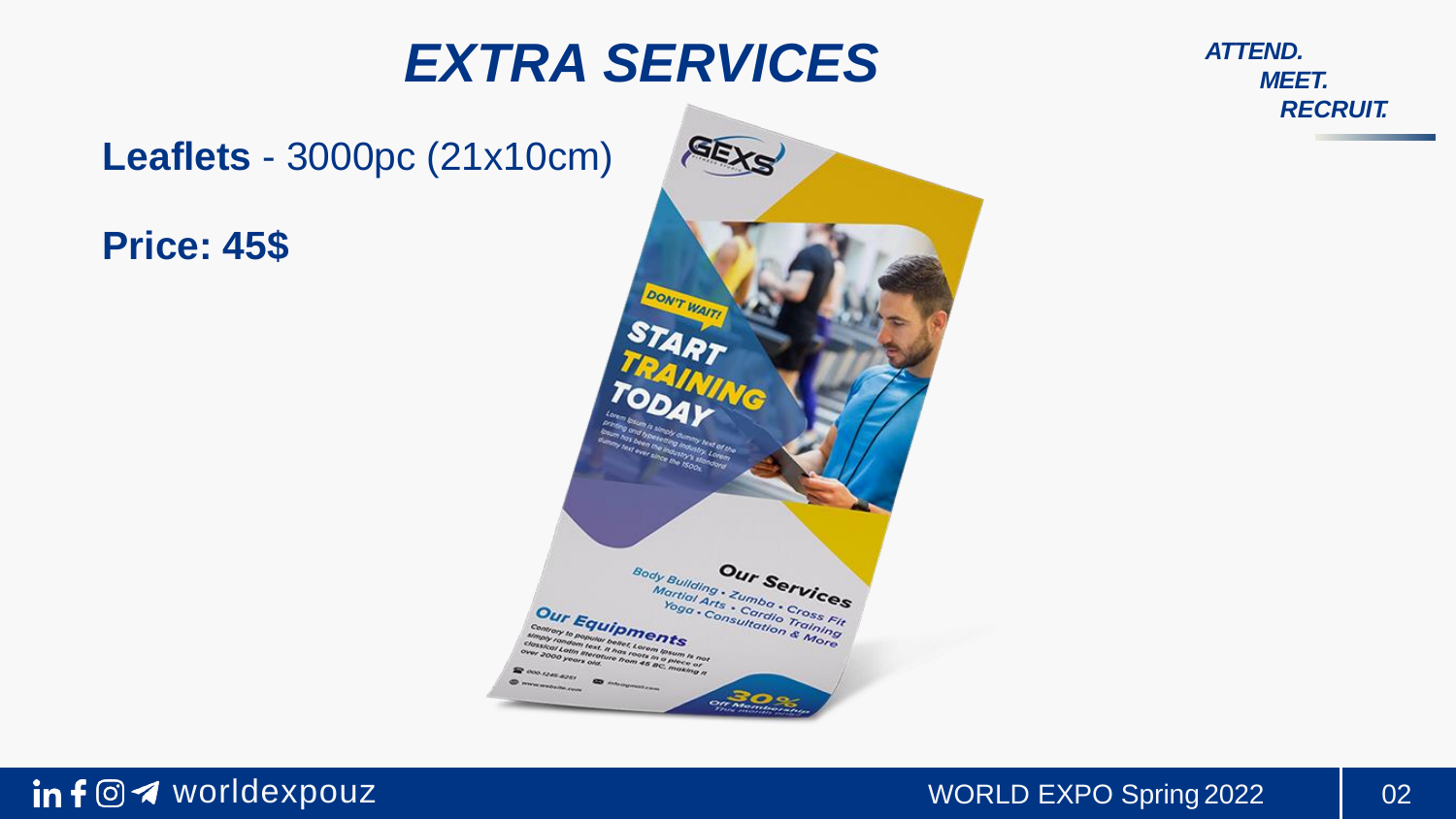*MEET. RECRUIT.*

## **Table Flag Stand** - Single desktop flagpole height 30 cm (flag 20x15)

**Price: 15\$**

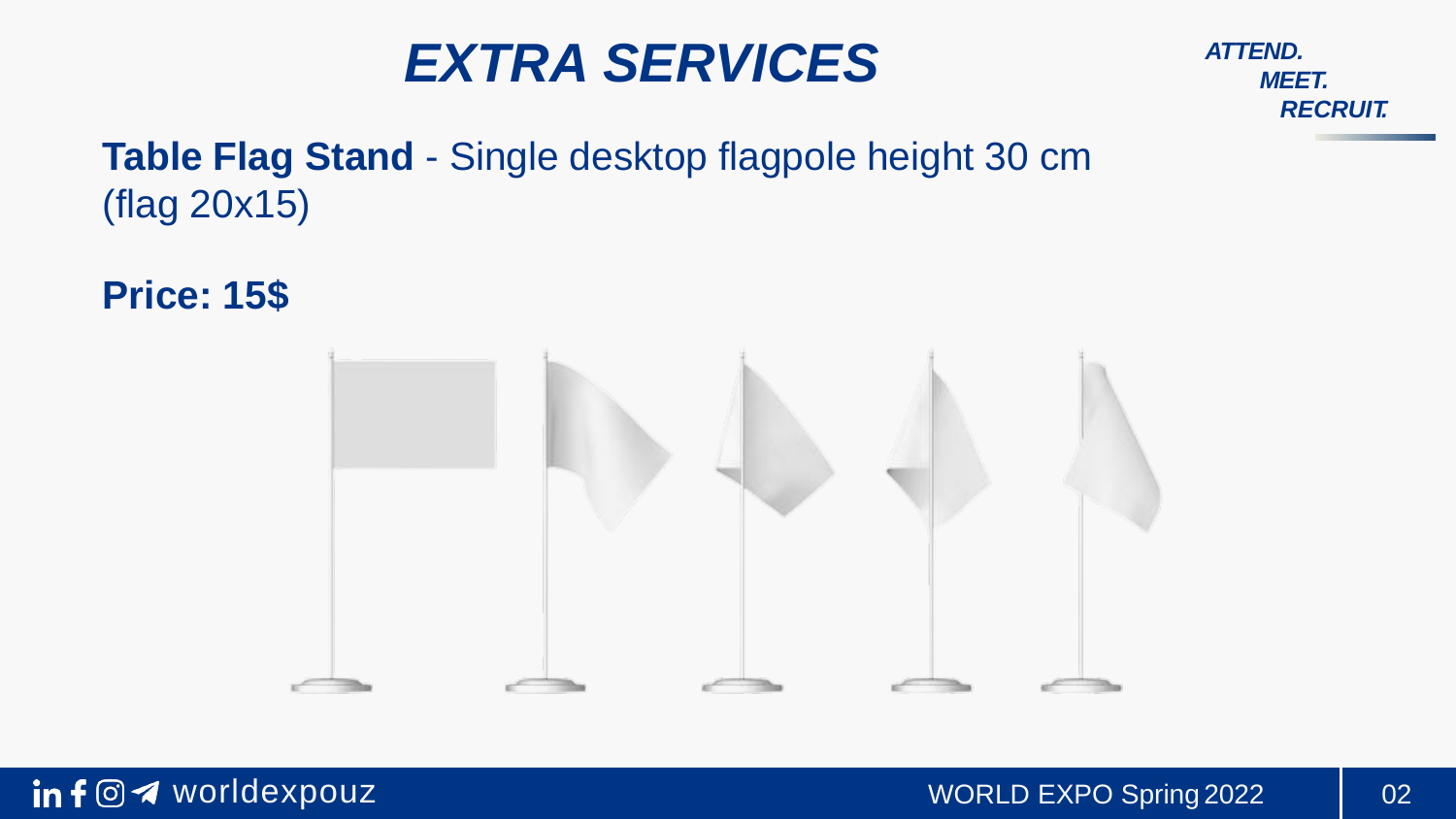

#### **Double stand**

## 8 pc soft chairs, 2 pc standard tables, 2 pc waste paper baskets, cleaning service once in a day.

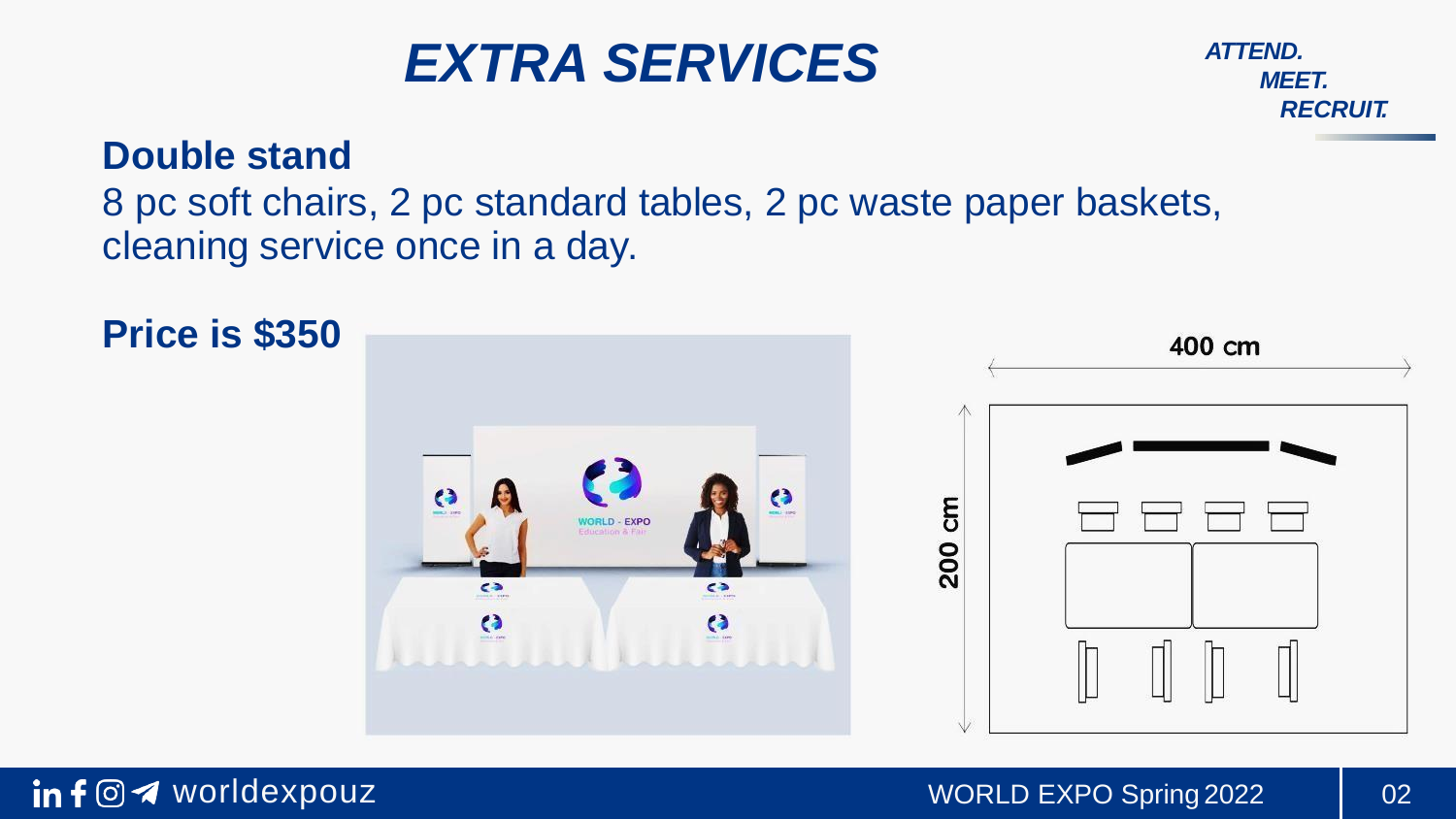*MEET. RECRUIT.*

## **Presentation during Exhibition**

## Only exhibitors of WORLD EXPO FAIR are allowed to conduct a presentation. Time: 20 minutes (+10). Technical support and personal assistant is provided.

## **Price is \$50**



#### in f  $\odot$  4 worldexpouz exponential contracts work to work and work of the spring 2022 and 02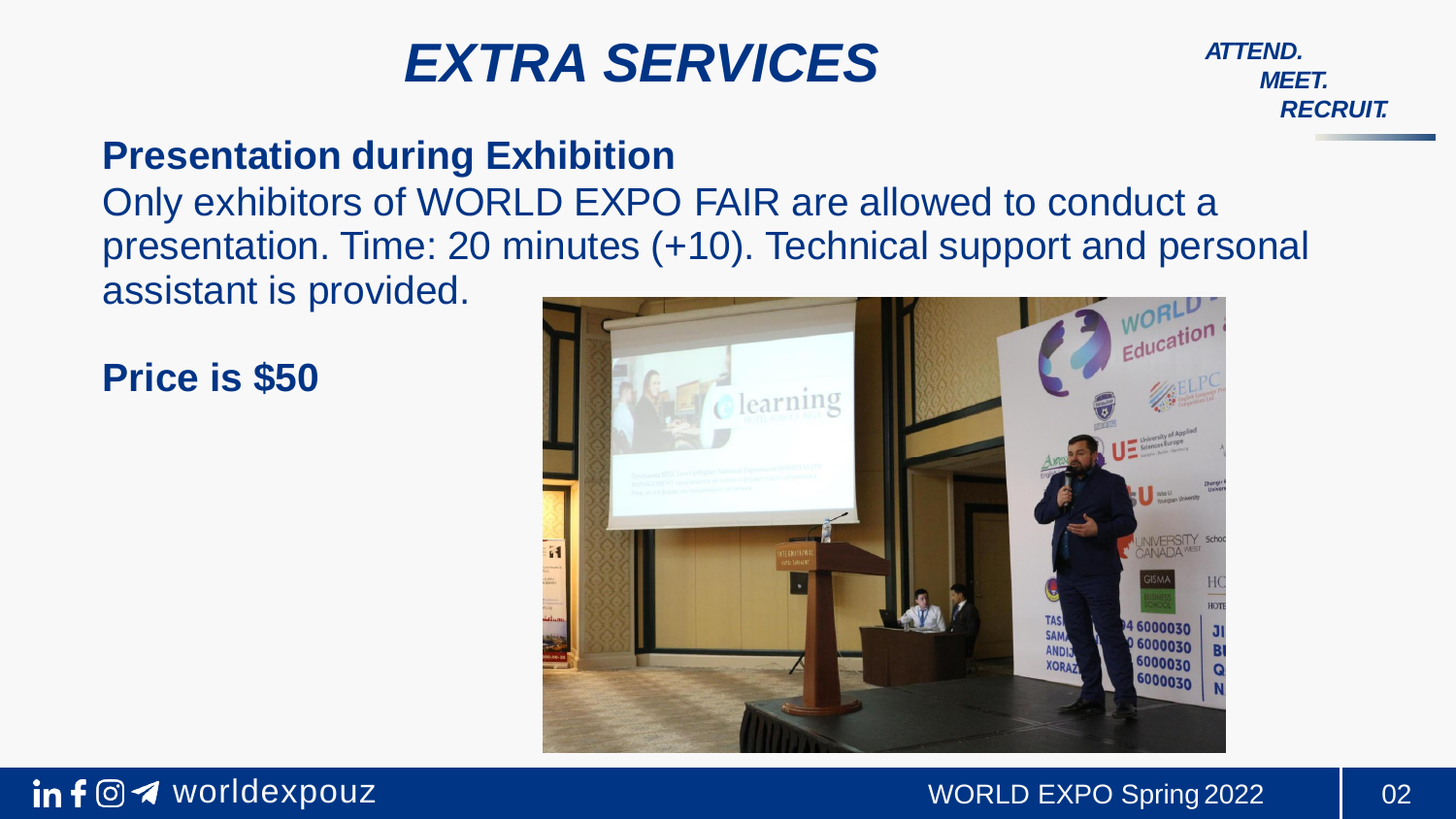*MEET. RECRUIT.*

**Trip to Ferghana -** this is a great opportunity to present your university in Ferghana. Hold an exhibition and present. Also arrange a tour of the city and discover the beauty of Ferghana.

### **Price is 200\$**





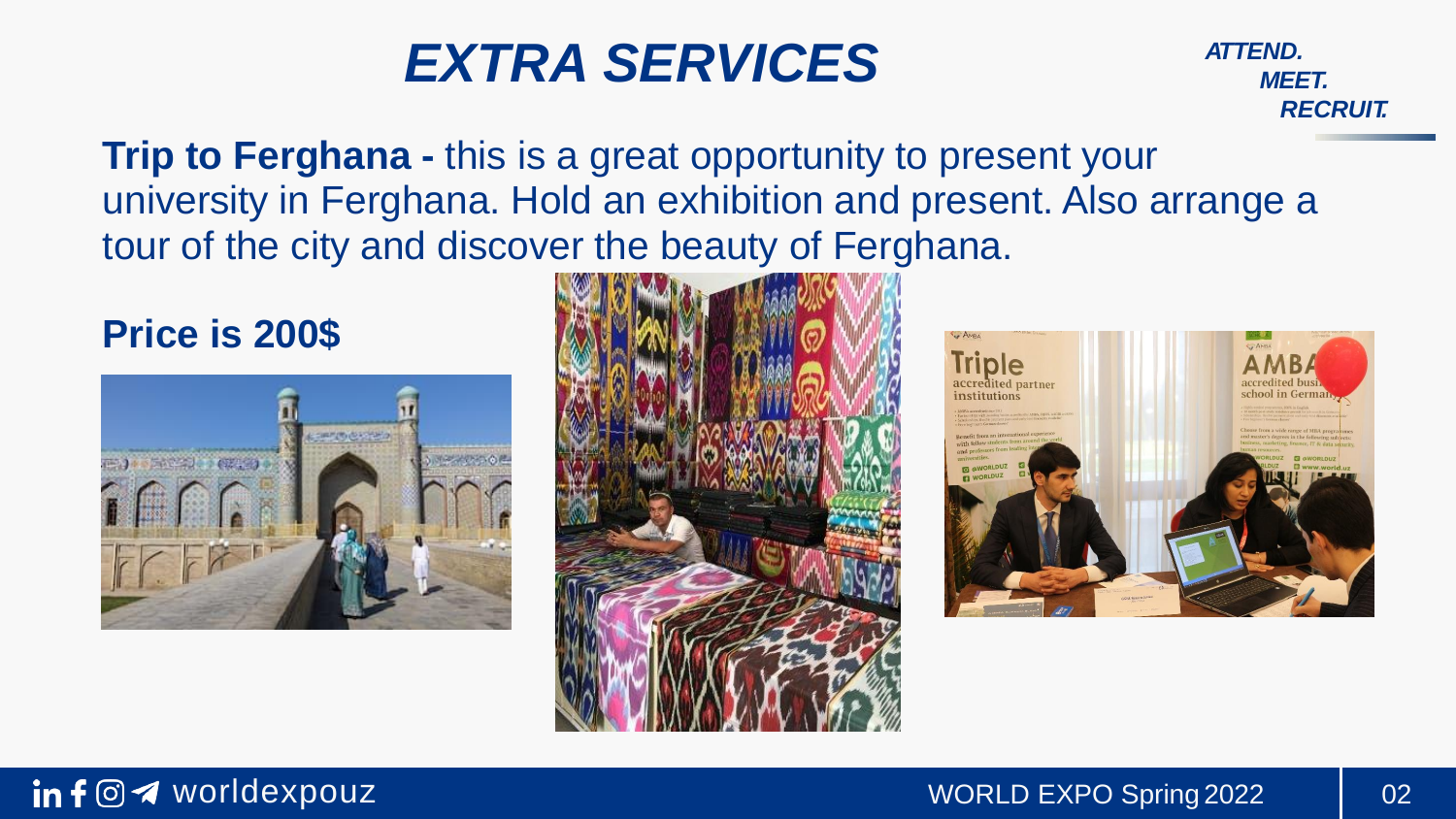*MEET. RECRUIT.*

**Trip to Samarkand -** this is a great opportunity to present your university in Samarkand. Hold an exhibition and present. Also arrange a tour of the city and discover the beauty of Samarkand.



**Price is 200\$**





#### in f  $\odot$  4 worldexpouz exponential contracts work to work and work of the spring 2022 and 02